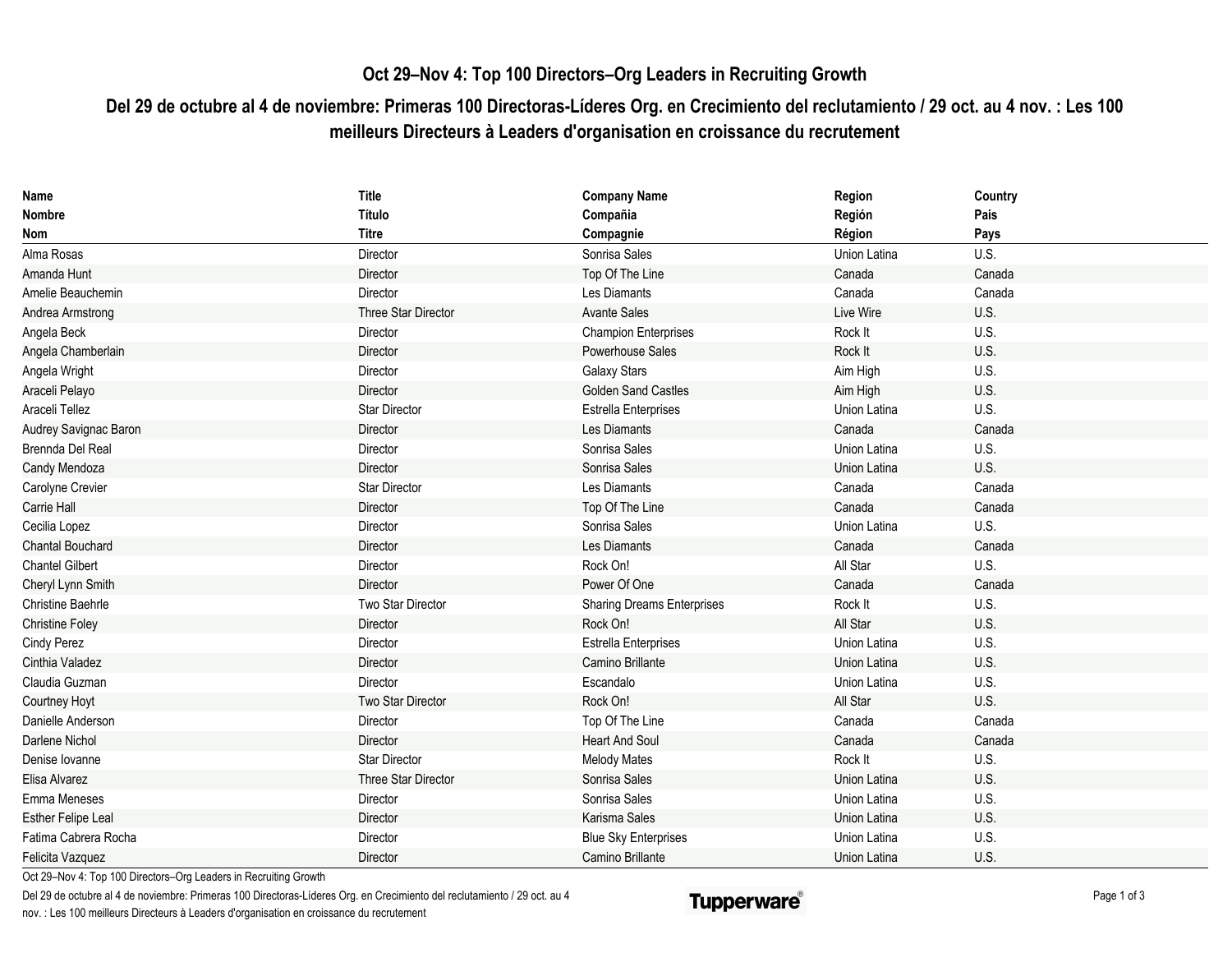| Name                       | <b>Title</b>         | <b>Company Name</b>          | Region              | Country |
|----------------------------|----------------------|------------------------------|---------------------|---------|
| Nombre                     | Título               | Compañia                     | Región              | Pais    |
| Nom                        | <b>Titre</b>         | Compagnie                    | Région              | Pays    |
| Francisca Macleery         | Director             | Rock On!                     | All Star            | U.S.    |
| Ginger Hileman             | Two Star Director    | Rock On!                     | All Star            | U.S.    |
| Heather Padua              | Director             | <b>Creating Stars</b>        | Canada              | Canada  |
| <b>Hilian Sandoval</b>     | Director             | Karisma Sales                | <b>Union Latina</b> | U.S.    |
| Imelda Reyes               | Director             | Futuros Sin Limites          | Union Latina        | U.S.    |
| Isis Santana               | Director             | Escandalo                    | Union Latina        | U.S.    |
| Janie Stuart               | Five Star Director   | Rock On!                     | All Star            | U.S.    |
| Jorge M Carrion Marti      | Director             | Camino Brillante             | Union Latina        | U.S.    |
| Judy Gauslin               | Director             | <b>Excell Sales</b>          | Rock It             | U.S.    |
| Juli Traylor               | Director             | Razzmatazz                   | All Star            | U.S.    |
| Julie Fulcher              | Director             | Rock On!                     | All Star            | U.S.    |
| Julie Lacroix              | <b>Star Director</b> | Les Diamants                 | Canada              | Canada  |
| Karin Brickner             | Director             | <b>Big Waves Party Sales</b> | Live Wire           | U.S.    |
| Karine Laflamme            | Star Director        | Les Diamants                 | Canada              | Canada  |
| Karla House                | Star Director        | Top Of The Line              | Canada              | Canada  |
| Kim Santoiemma             | <b>Star Director</b> | Rock On!                     | All Star            | U.S.    |
| Kristi Owings              | Director             | Rock On!                     | All Star            | U.S.    |
| Lori Thompson              | Director             | <b>Melody Mates</b>          | Rock It             | U.S.    |
| Luz Adriana Cabrera        | <b>Star Director</b> | <b>Blue Sky Enterprises</b>  | Union Latina        | U.S.    |
| Luz Juarez                 | Director             | Party Plastics               | All Star            | U.S.    |
| Lynette Surman             | Director             | X-Treme Enterprises          | Force 2B            | U.S.    |
| Lynn Suedel                | <b>Star Director</b> | Rock On!                     | All Star            | U.S.    |
| Ma.Lidia Cielo             | <b>Star Director</b> | Futuros Sin Limites          | Union Latina        | U.S.    |
| Maegen Johnson             | Five Star Director   | Rock On!                     | All Star            | U.S.    |
| Manal Franklin             | Two Star Director    | <b>Champion Enterprises</b>  | Rock It             | U.S.    |
| Margarita Escamilla        | Two Star Director    | Camino Brillante             | Union Latina        | U.S.    |
| Maria E Avendano           | Director             | El Sol Enterprises           | Union Latina        | U.S.    |
| Maria Mendoza              | Two Star Director    | <b>Estrella Enterprises</b>  | Union Latina        | U.S.    |
| Maria Mercedes Roca        | <b>Star Director</b> | Party Plastics               | All Star            | U.S.    |
| <b>Martine Filiatrault</b> | Three Star Director  | Les Diamants                 | Canada              | Canada  |
| Maryjo Eagan               | Director             | <b>Revolutionary Sales</b>   | Rock It             | U.S.    |
| Melanie Fontaine           | Director             | Les Diamants                 | Canada              | Canada  |
| Mercedes Lock              | Director             | Smooth Sailing               | All Star            | U.S.    |
| Micaela Chairez            | Director             | <b>Estrella Enterprises</b>  | Union Latina        | U.S.    |
| Michael Benoit             | Director             | Les Diamants                 | Canada              | Canada  |
| Monique St-Andre           | Director             | Les Diamants                 | Canada              | Canada  |
| Nancy Forand               | Star Director        | Les Diamants                 | Canada              | Canada  |
| Nathalie Brochu            | Director             | Les Diamants                 | Canada              | Canada  |
| Nathalie Delisle           | Director             | Les Diamants                 | Canada              | Canada  |
| Nathalie Gauthier          | Director             | Les Diamants                 | Canada              | Canada  |

Oct 29–Nov 4: Top 100 Directors–Org Leaders in Recruiting Growth

Del 29 de octubre al 4 de noviembre: Primeras 100 Directoras-Líderes Org. en Crecimiento del reclutamiento / 29 oct. au 4 nov. : Les 100 meilleurs Directeurs à Leaders d'organisation en croissance du recrutement

## **Tupperware**®